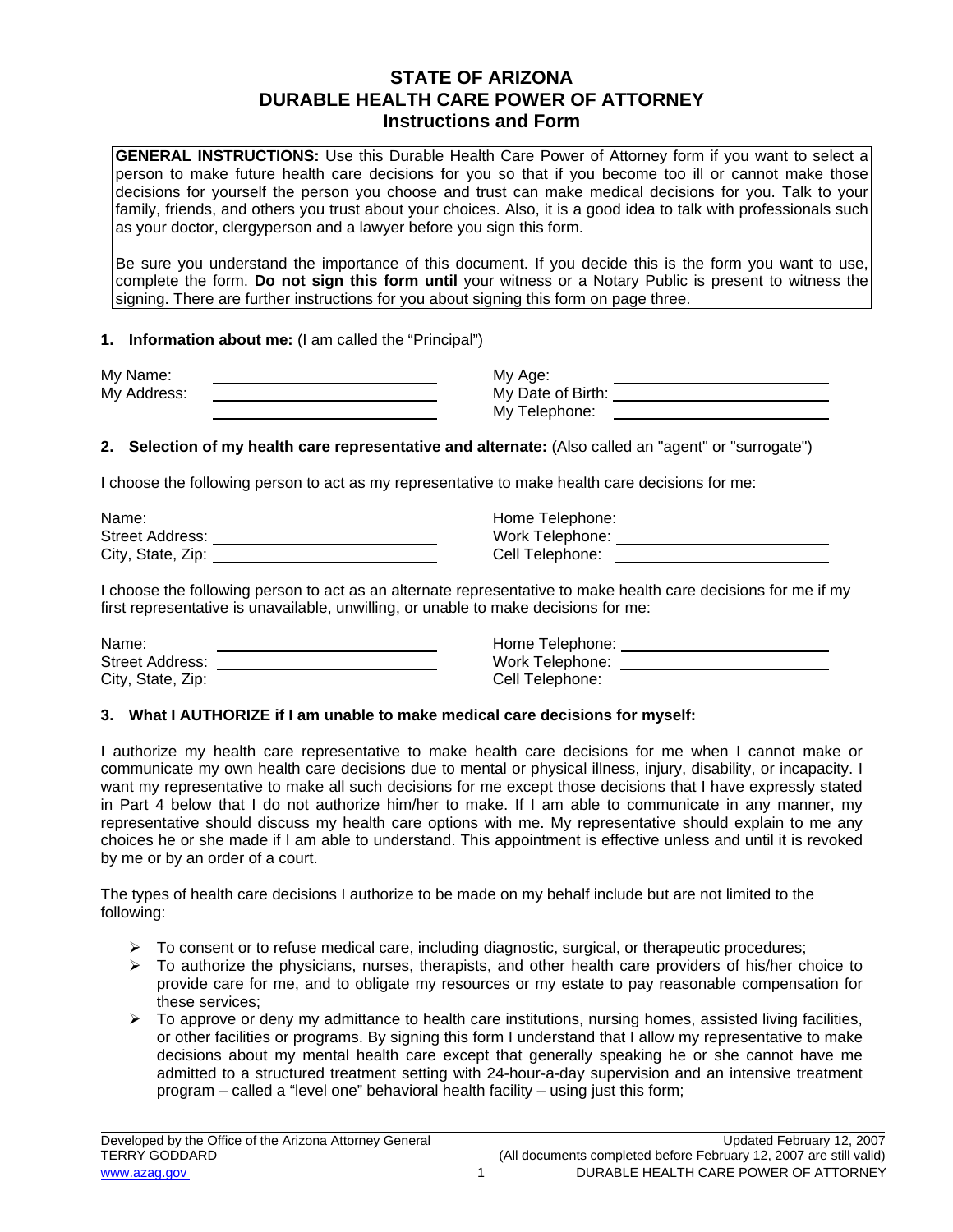# **DURABLE HEALTH CARE POWER OF ATTORNEY (Cont'd)**

 $\triangleright$  To have access to and control over my medical records and to have the authority to discuss those records with health care providers.

### **4. DECISIONS I EXPRESSLY DO NOT AUTHORIZE my Representative to make for me:**

 I do not want my representative to make the following health care decisions for me (describe or write in "not applicable"):

#### **5. My specific desires about autopsy:**

NOTE: Under Arizona law, an autopsy is not required unless the county medical examiner, the county attorney, or a superior court judge orders it to be performed. See the General Information document for more information about this topic. Initial or put a check mark by one of the following choices.

- Upon my death I DO NOT consent to (want) an autopsy.
	- Upon my death I DO consent to (want) an autopsy.
		- Wy representative may give or refuse consent for an autopsy.

#### **6. My specific desires about organ donation: ("anatomical gift")**

NOTE: Under Arizona law, you may donate all or part of your body. If you do not make a choice, your representative or family can make the decision when you die. You may indicate which organs or tissues you want to donate and where you want them donated. Initial or put a check mark by A or B below. If you select B, continue with your choices.

 **A.** I DO NOT WANT to make an organ or tissue donation, and I do not want this donation authorized on my behalf by my representative or my family.

**B.** I DO WANT to make an organ or tissue donation when I die. Here are my directions:

#### **1**. **What organs/tissues I choose to donate:** (Select a or b below)

- **a.** Any needed organ or parts.
- **b**. These parts or organs:

| <u>.</u> |  |
|----------|--|
|          |  |
|          |  |

- **2. What purposes I donate organs/tissues for:** (Select a, b, or c below)
- **a.** Any legally authorized purpose (transplantation, therapy, medical and dental evaluation and research, and/or advancement of medical and dental science).
- **b.** Transplant or therapeutic purposes only.
- **c.** Other:
- **3**. **What organization or person I want my parts or organs to go to:** 
	- **a.** I have already signed a written agreement or donor card regarding organ and tissue donation with the following individual or institution: (Name)
- **b.** I would like my tissues or organs to go to the following individual or institution: (Name)
	- **c.** I authorize my representative to make this decision.

 $\overline{a}$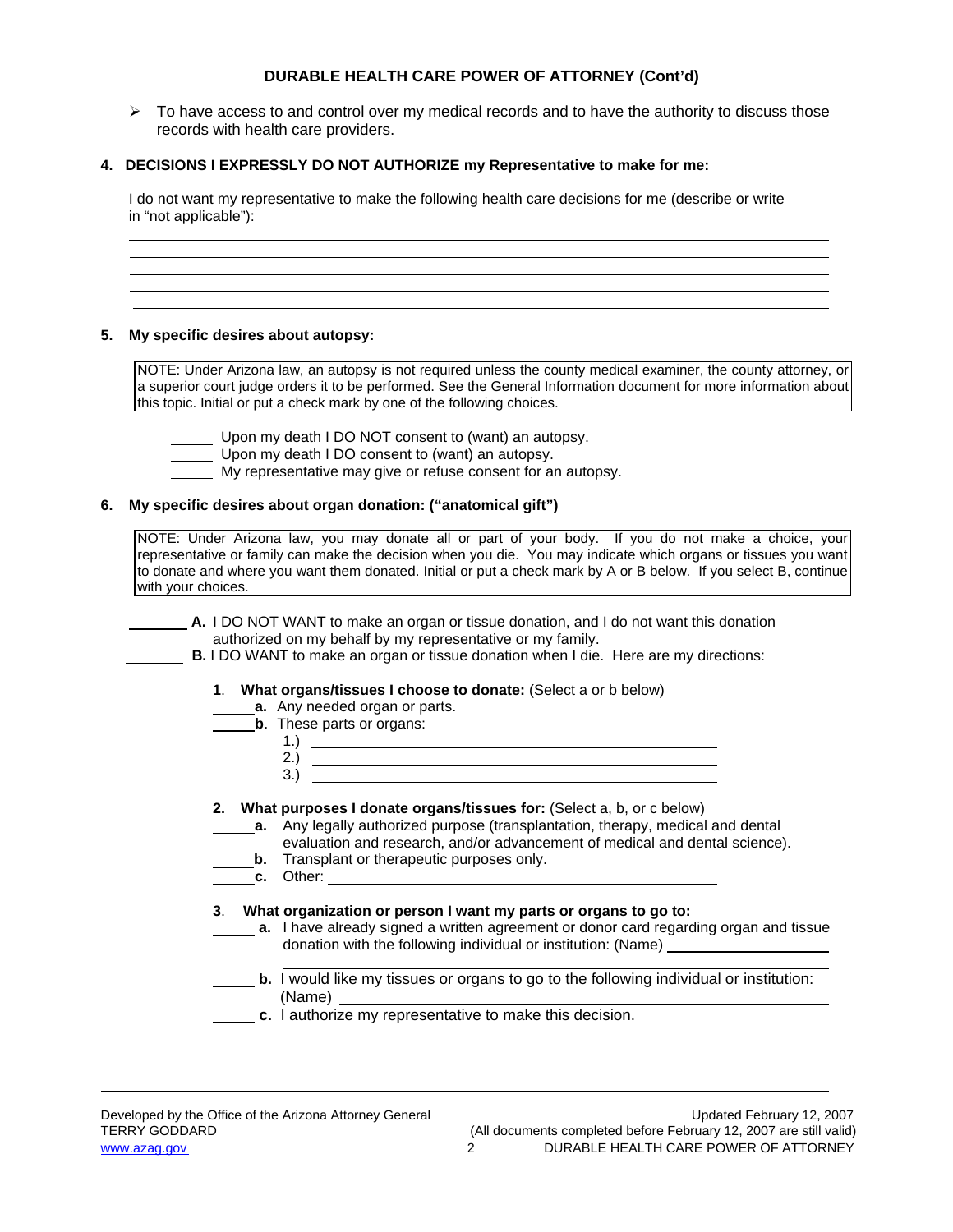# **DURABLE HEALTH CARE POWER OF ATTORNEY (Cont'd)**

#### **7. About a Living Will:**

NOTE: If you have a Living Will and a Durable Health Care Power of Attorney, **you must attach** the Living Will to this form. A Living Will form is available on the Attorney General (AG) web site. Initial or put a check mark by box A or B.

 **A.** I have SIGNED AND ATTACHED a completed Living Will in addition to this Durable Health Care Power of Attorney to state decisions I have made about end of life health care if I am unable to communicate or make my own decisions at that time.

**B.** I have NOT SIGNED a Living Will.

## **8. About a Prehospital Medical Care Directive or Do Not Resuscitate Directive:**

NOTE: A form for the Prehospital Medical Care Directive or Do Not Resuscitate Directive is available on the AG web site. Initial or put a check mark by box A or B.

- \_\_\_\_\_ **A.** I and my doctor or health care provider HAVE SIGNED a Prehospital Medical Care Directive or Do Not Resuscitate Directive on paper with ORANGE background in the event that 911 or Emergency Medical Technicians or hospital emergency personnel are called and my heart or breathing has stopped.
- \_ **B.** I have NOT SIGNED a Prehospital Medical Care Directive or Do Not Resuscitate Directive.

#### **SIGNATURE OR VERIFICATION**

I intend for my agent to be treated as I would be with respect to my rights regarding the use and disclosure of my individually identifiable health information or other medical records. This release authority applies to any information governed by the Health Insurance Portability and Accountability Act of 1996 (aka HIPAA), 42 USC 1320d and 45 CFR 160-164.

**A.** I am signing this Durable Health Care Power of Attorney as follows:

My Signature: Date: Date: Date: Date: Date: Date: Date: Date: Date: Date: Date: D

**B.** I am physically unable to sign this document, so a witness is verifying my desires as follows:

**Witness Verification:** I believe that this Durable Health Care Power of Attorney accurately expresses the wishes communicated to me by the principal of this document. He/she intends to adopt this Durable Health Care Power of Attorney at this time. He/she is physically unable to sign or mark this document at this time, and I verify that he/she directly indicated to me that the Durable Health Care Power of Attorney expresses his/her wishes and that he/she intends to adopt the Durable Health Care Power of Attorney at this time.

| Witness<br>: Name (printed): |       |
|------------------------------|-------|
| ⊰ı∩nat⊔re:                   | Date: |

## **SIGNATURE OF WITNESS OR NOTARY PUBLIC:**

NOTE**:** At least one adult witness OR a Notary Public must witness the signing of this document and then sign it. The witness or Notary Public CANNOT be anyone who is: (a) under the age of 18; (b) related to you by blood, adoption, or marriage; (c) entitled to any part of your estate; (d) appointed as your representative; or (e) involved in providing your health care at the time this form is signed.

**A. Witness:** I certify that I witnessed the signing of this document by the Principal. The person who signed this Durable Health Care Power of Attorney appeared to be of sound mind and under no pressure to make specific choices or sign the document. I understand the requirements of being a witness and I confirm the following:

\_\_\_\_\_\_\_\_\_\_\_\_\_\_\_\_\_\_\_\_\_\_\_\_\_\_\_\_\_\_\_\_\_\_\_\_\_\_\_\_\_\_\_\_\_\_\_\_\_\_\_\_\_\_\_\_\_\_\_\_\_\_\_\_\_\_\_\_\_\_\_\_\_\_\_\_\_\_\_\_\_\_\_\_\_\_\_\_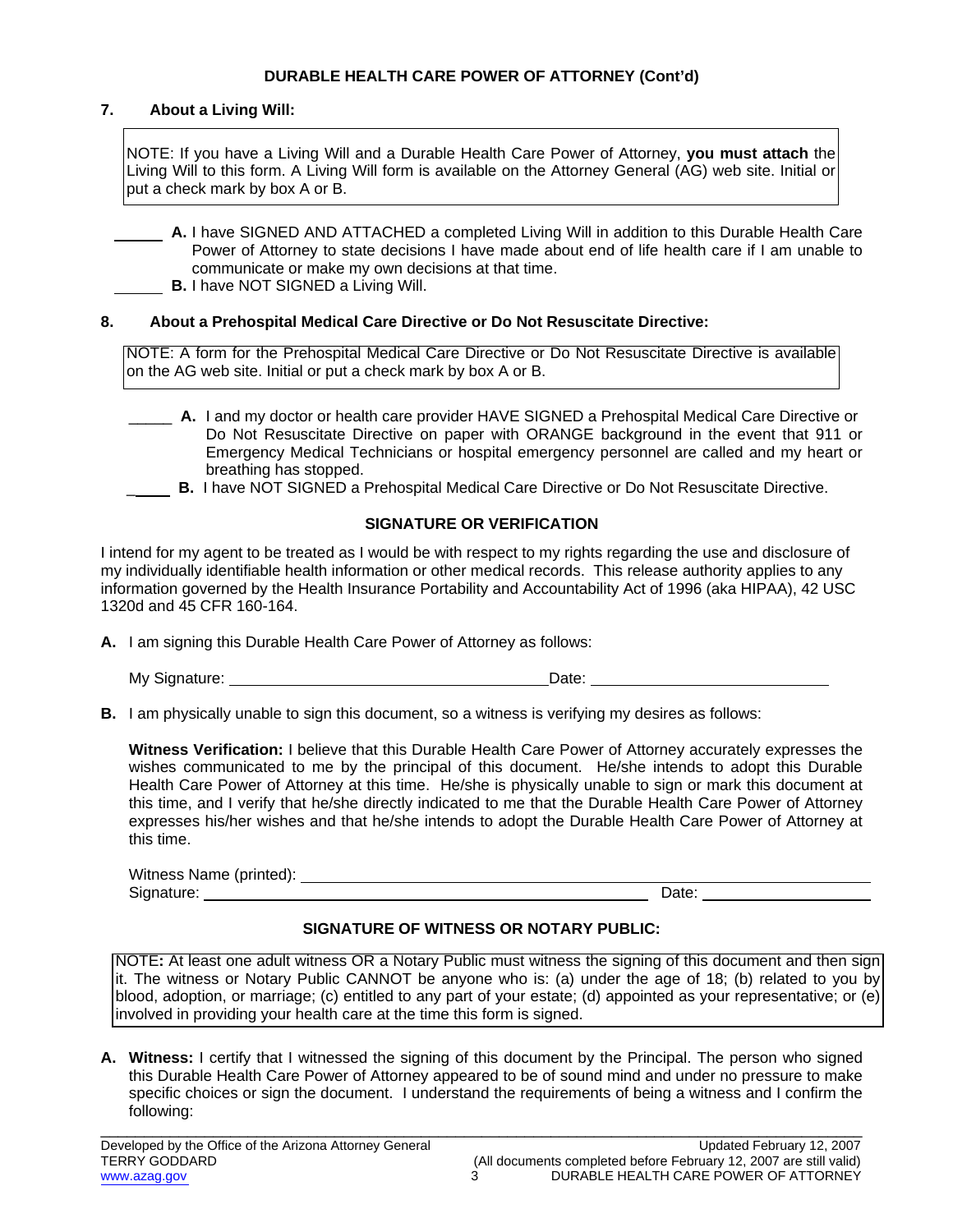## **DURABLE HEALTH CARE POWER OF ATTORNEY (Last Page)**

- $\triangleright$  I am not currently designated to make medical decisions for this person.
- $\geq 1$  am not directly involved in administering health care to this person.
- $\triangleright$  I am not entitled to any portion of this person's estate upon his or her death under a will or by operation of law.
- $\geq 1$  am not related to this person by blood, marriage, or adoption.

Witness Name (printed): Signature: \_\_\_\_\_\_\_\_\_\_\_\_\_\_\_\_\_\_\_\_\_\_\_\_\_\_\_\_\_\_\_\_\_\_\_\_\_\_\_\_\_\_\_\_\_\_ Date: Address:

**Notary Public** (NOTE: If a witness signs your form, you DO NOT need a notary to sign):

STATE OF ARIZONA (3) SS COUNTY OF \_\_\_\_\_\_\_\_\_\_

The undersigned, being a Notary Public certified in Arizona, declares that the person making this Durable Health Care Power of Attorney has dated and signed or marked it in my presence and appears to me to be of sound mind and free from duress. I further declare I am not related to the person signing above by blood, marriage or adoption, or a person designated to make medical decisions on his/her behalf. I am not directly involved in providing health care to the person signing. I am not entitled to any part of his/her estate under a will now existing or by operation of law. In the event the person acknowledging this Durable Health Care Power of Attorney is physically unable to sign or mark this document, I verify that he/she directly indicated to me that this Durable Health Care Power of Attorney expresses his/her wishes and that he/she intends to adopt the Durable Health Care Power of Attorney at this time.

| WITNESS MY HAND AND SEAL this | dav of |                             |
|-------------------------------|--------|-----------------------------|
| <b>Notary Public</b>          |        | Mv (<br>Commission Expires: |

**\_\_\_\_\_\_\_\_\_\_\_\_\_\_\_\_\_\_\_\_\_\_\_\_\_\_\_\_\_\_\_\_\_\_\_\_\_\_\_\_\_\_\_\_\_\_\_\_\_\_\_\_\_\_\_\_\_\_\_\_\_\_\_\_\_\_\_\_\_\_\_\_\_\_\_\_\_\_\_\_\_\_\_\_\_\_\_\_** 

#### **OPTIONAL: STATEMENT THAT YOU HAVE DISCUSSED YOUR HEALTH CARE CHOICES FOR THE FUTURE WITH YOUR PHYSICIAN**

NOTE: Before deciding what health care you want for yourself, you may wish to ask your physician questions regarding treatment alternatives. This statement from your physician is not required by Arizona law. If you do speak with your physician, it is a good idea to have him or her complete this section. Ask your doctor to keep a copy of this form with your medical records.

 On this date I reviewed this document with the Principal and discussed any questions regarding the probable medical consequences of the treatment choices provided above. I agree to comply with the provisions of this directive, and I will comply with the health care decisions made by the representative unless a decision violates my conscience. In such case I will promptly disclose my unwillingness to comply and will transfer or try to transfer patient care to another provider who is willing to act in accordance with the representative's direction.

Doctor Name (printed):  $\blacksquare$ 

Signature: Date:

Address:

 $\overline{a}$ 

Developed by the Office of the Arizona Attorney General [All documents completed before February 12, 2007<br>(All documents completed before February 12, 2007 are still valid) (All documents completed before February 12, 2007 are still valid) www.azag.gov 4 DURABLE HEALTH CARE POWER OF ATTORNEY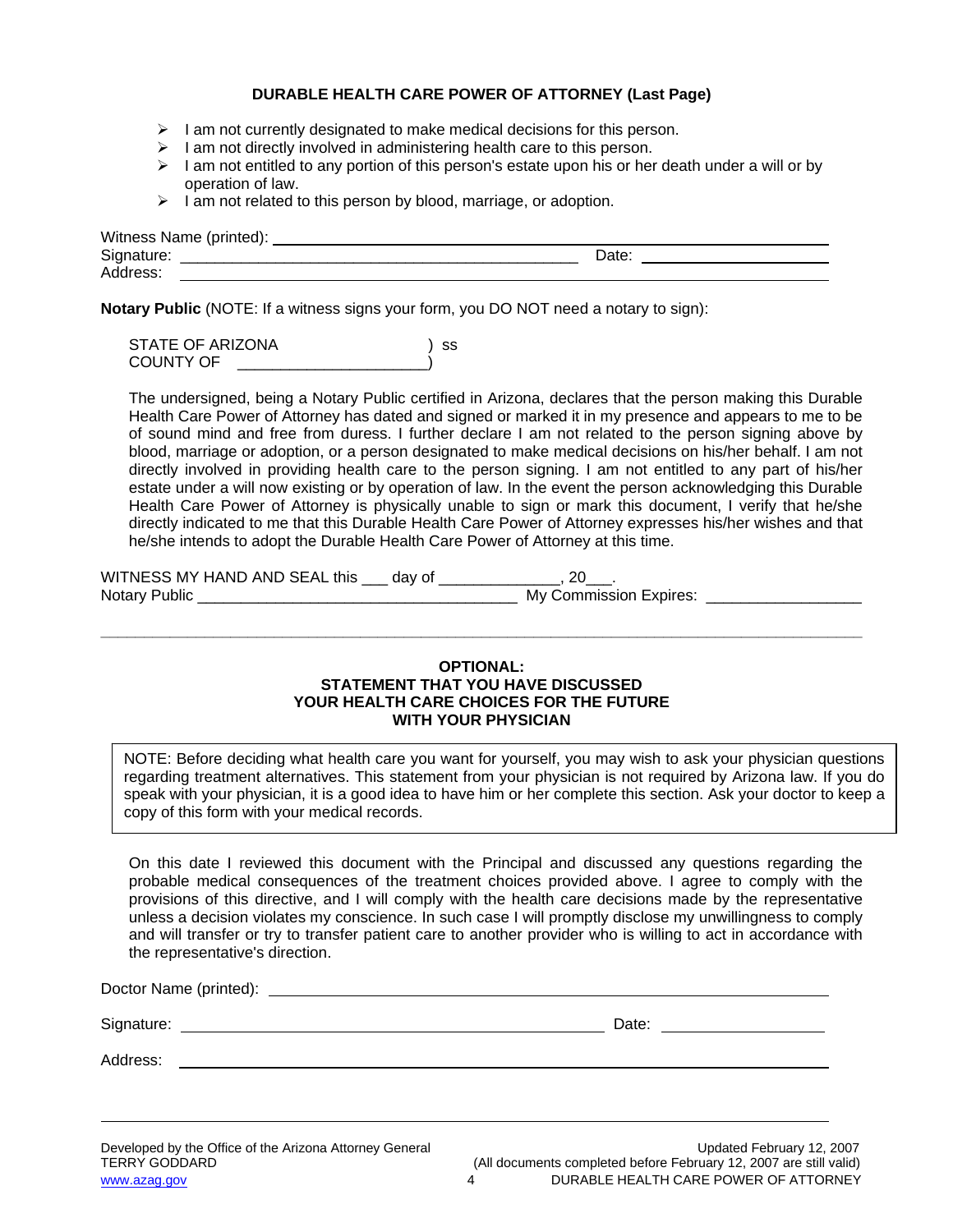# **STATE OF ARIZONA**

**LIVING WILL (End of Life Care)**

Instructions and Form

**GENERAL INSTRUCTIONS:** Use this Living Will form to make decisions now about your medical care if you are ever in a terminal condition, a persistent vegetative state or an irreversible coma. You should talk to your doctor about what these terms mean. The Living Will states what choices you would have made for yourself if you were able to communicate. It is your written directions to your health care representative if you have one, your family, your physician, and any other person who might be in a position to make medical care decisions for you. Talk to your family members, friends, and others you trust about your choices. Also, it is a good idea to talk with professionals such as your doctor, clergyperson and a lawyer before you complete and sign this Living Will.

If you decide this is the form you want to use, complete the form. **Do not sign the Living Will until** your witness or a Notary Public is present to watch you sign it. There are further instructions for you about signing on page 2.

> **IMPORTANT: If you have a Living Will and a Durable Health Care Power of Attorney, you must attach the Living Will to the Durable Health Care Power of Attorney.**

| 1. | <b>Information about me:</b> (I am called the "Principal") |  |
|----|------------------------------------------------------------|--|
|    | My Name:                                                   |  |
|    | My Address:                                                |  |

My Name: My Age: My Telephone:

#### **2. My decisions about End of Life Care:**

**NOTE:** Here are some general statements about choices you have as to health care you want at the end of your life. They are listed in the order provided by Arizona law. You can initial any combination of paragraphs A, B, C, and D. **If you initial Paragraph E, do not initial any other paragraphs.** Read all of the statements carefully before initialing to indicate your choice. You can also write your own statement concerning life-sustaining treatments and other matters relating to your health care at Section 3 of this form.

- **A. Comfort Care Only:** If I have a terminal condition I do not want my life to be prolonged, and I do not want life-sustaining treatment, beyond comfort care, that would serve only to artificially delay the moment of my death. (NOTE: "Comfort care" means treatment in an attempt to protect and enhance the quality of life without artificially prolonging life.)
- **B. Specific Limitations on Medical Treatments I Want:** (NOTE: Initial or mark one or more choices, talk to your doctor about your choices.) If I have a terminal condition, or am in an irreversible coma or a persistent vegetative state that my doctors reasonably believe to be irreversible or incurable, I do want the medical treatment necessary to provide care that would keep me comfortable, but **I do not want the following:**
	- 1.) Cardiopulmonary resuscitation, for example, the use of drugs, electric shock, and artificial breathing.
		- 2.)Artificially administered food and fluids.
		- 3.) To be taken to a hospital if it is at all avoidable.
- **C. Pregnancy:** Regardless of any other directions I have given in this Living Will, if I am known to be pregnant I do not want life-sustaining treatment withheld or withdrawn if it is possible that the embryo/fetus will develop to the point of live birth with the continued application of life-sustaining treatment.
	- **D. Treatment Until My Medical Condition is Reasonably Known:** Regardless of the directions I have made in this Living Will, I do want the use of all medical care necessary to treat my condition until my doctors reasonably conclude that my condition is terminal or is irreversible and incurable, or I am in a persistent vegetative state.
	- **E. Direction to Prolong My Life:** I want my life to be prolonged to the greatest extent possible.

 $\overline{a}$